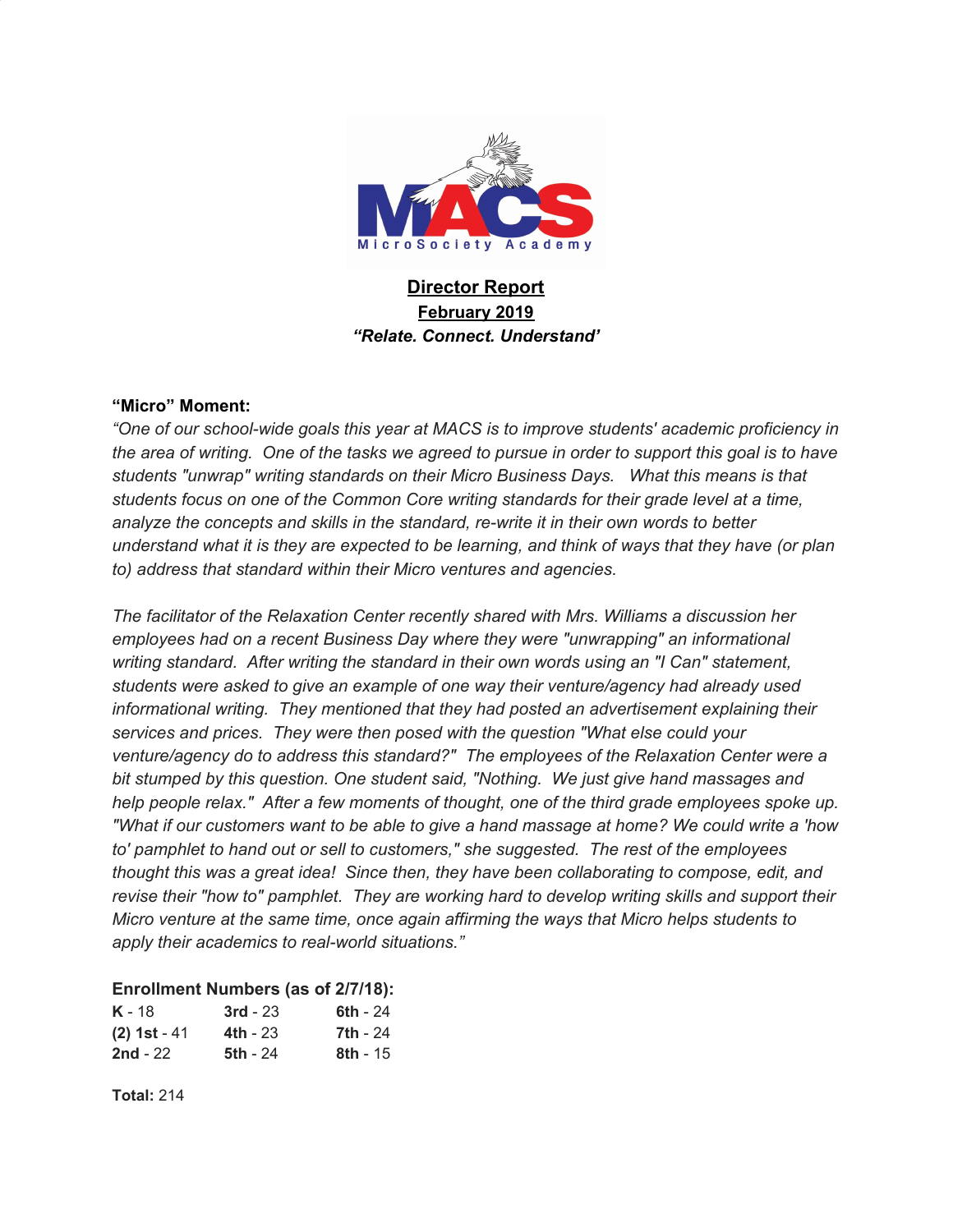## **Upcoming/Recent Happenings at MACS:**

Our first two Admissions Open Houses were well attended. The last will be held on February 20th at 4:30 pm in the MPR. The Public lottery will be held at 10 am on March 5th in the MPR.

The 2nd Annual Scripps Spelling Bee was on Jan 22nd. Congratulations to our reigning champion, Ishanvi! She will be representing us at the state level and wish her the best of luck on the next round of competition!

MACS was again invited to a panel discussion on non traditional education with the Chamber of Commerce. Susannah represented MACS at this event this year which was held at The Academy for Science and Design. Thank you, Susannah!

#### Other News:

MACS Administration are in the midst of formal observations and evaluations and will be wrapped up the process sometime in March. They are also planning for upcoming staff development days. This month, staff will be visited by the local EMT's and have hands on training in CPR, AED and First aid. The second half of the day will concentrate on professional development in writing.

The MACS Annual Talent show will be held on April 5th at the Nashua Community College Auditorium. This is a widely attended and successful community event each year. We look forward to see what the students have planned for this year. Mark those calendars!

MIddle school students (about half) will be traveling to Washington DC on March 26-28th. There will be a mandatory parent meeting on March 6th at 6pm in the MPR. For middle school students not attending the DC trip, staff are planning some fun educational day trips. Those will be announced as soon as they are confirmed. A big thank you to an anonymous donor who gave \$500 towards student scholarships for the DC trip!

# **MicroSociety Update:**

Micro City Marketplace has been open and businesses are understanding profitability. Unfortunately, one business will be closing its doors at the end of the month. Our pop-up business will also be closing and Mrs. Williams is accepting new business proposals. Once those are accepted, a mini-job fair will most likely occur and some job shifting will most likely occur. This gives students an opportunity to try something else if they so desire.

Next, students will be planning for the Micro Day sometime in April. Their favorite day of the year!